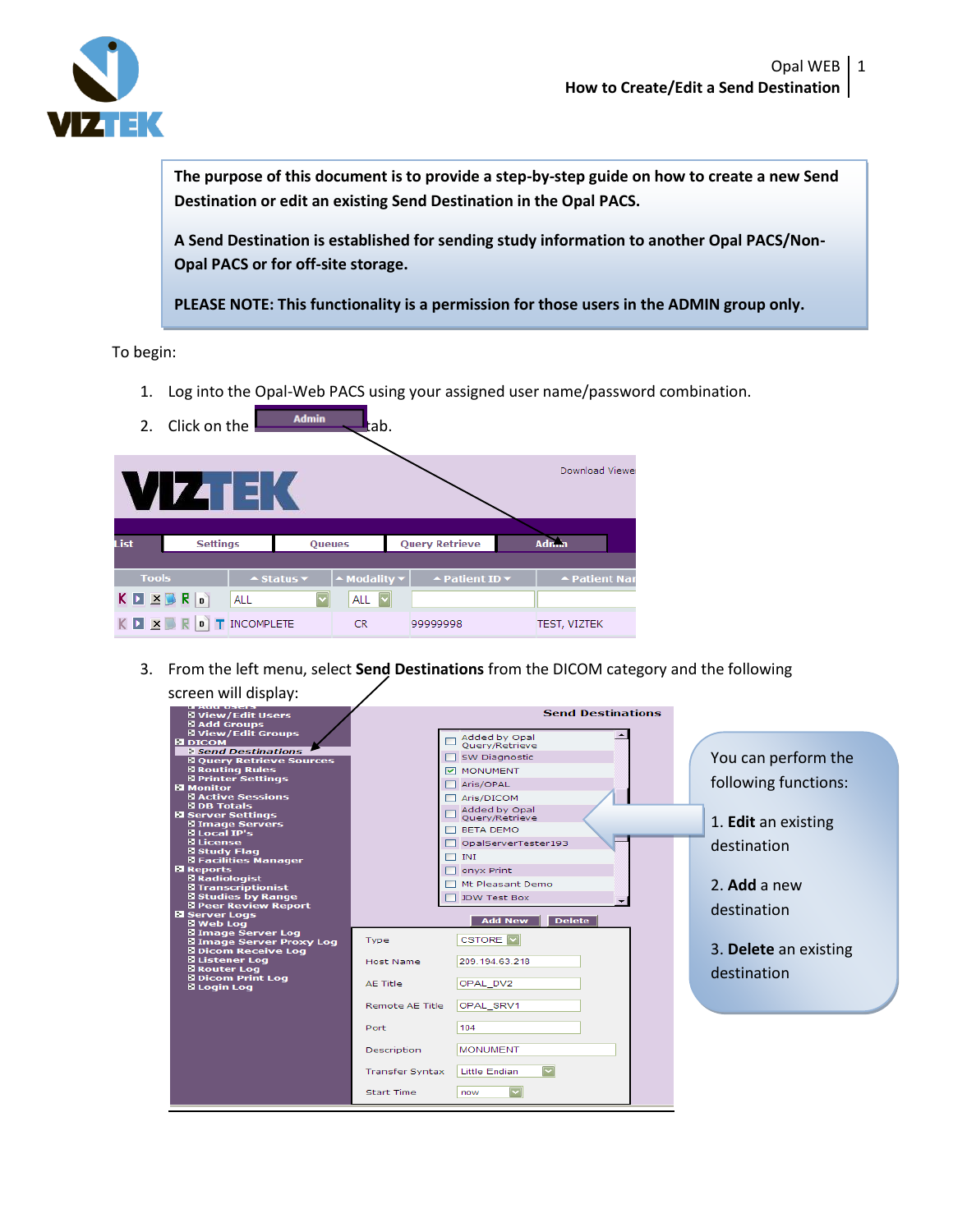4. How to complete the fields:

# **TYPE**

Select **OPAL** if sending to another Opal PACS Select **CSTORE** if sending to any other non-Opal PACS

-------------------------------------------------

## **HOST NAME**

Enter **IP Address** of Server you are sending to.

--------------------------------------------------

### **AE TITLE**

Enter **Name of Box you are sending FROM.**

**REMOTE AE TITLE**

Enter **Name of Box you are sending TO**

--------------------------------------------------

#### **PORT**

\*This is how the boxes talk and allows a communication portal **33336** if *OPAL to OPAL* **104** if *CSTORE*

#### **DESCRIPTION**

--------------------------------------------------

Enter send destination **name as you want it to appear** in drop down box when sending.

--------------------------------------------------

# **TRANSFER SYNTAX**

Select resolution you want study to be sent in. **Little Endian JPEG 2000 JPEG Lossless**

### **START TIME**

Indicate the time the particular study should be sent for this specific send destination queue

|                   | Add New<br><b>Delete</b> |
|-------------------|--------------------------|
| Type              | OPAL                     |
| <b>Host Name</b>  |                          |
| <b>AE Title</b>   |                          |
| Remote AE Title   |                          |
| Port              |                          |
| Description       |                          |
| Transfer Syntax   | <b>Little Endian</b>     |
| <b>Start Time</b> | now                      |
|                   | Add                      |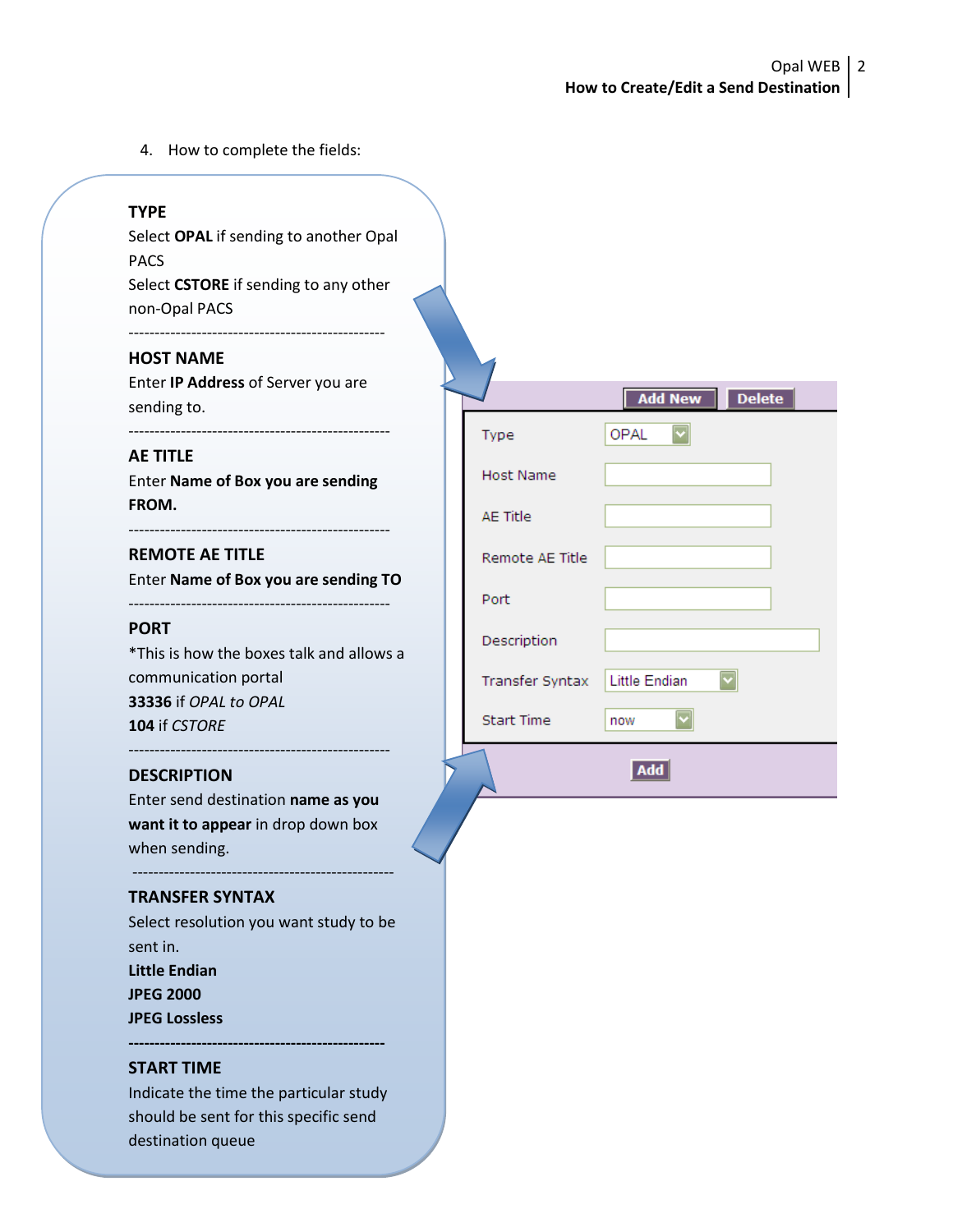Examples:

| <b>CSTORE</b>                                                   |                        | <b>OPAL</b>                               |  |  |  |
|-----------------------------------------------------------------|------------------------|-------------------------------------------|--|--|--|
| <b>Send Destinations</b>                                        |                        | <b>Send Destinations</b>                  |  |  |  |
| Added by Opal<br>Query/Retrieve<br>$\Box$                       |                        |                                           |  |  |  |
| SW Diagnostic                                                   |                        | Added by Opal<br>Query/Retrieve<br>$\Box$ |  |  |  |
| MONUMENT                                                        |                        | SW Diagnostic                             |  |  |  |
| Aris/OPAL                                                       |                        | $\Box$ MONUMENT                           |  |  |  |
| Aris/DICOM                                                      |                        | ☑ Aris/OPAL                               |  |  |  |
| Added by Opal<br>Query/Retrieve                                 |                        | Aris/DICOM<br>Added by Opal               |  |  |  |
| <b>BETA DEMO</b>                                                |                        | Query/Retrieve                            |  |  |  |
| □ OpalServerTester193                                           |                        | $\Box$ BETA DEMO                          |  |  |  |
| $\Box$ INI                                                      |                        | □ OpalServerTester193                     |  |  |  |
| $\Box$ onyx Print                                               |                        | $\Box$ INI                                |  |  |  |
| Mt Pleasant Demo                                                |                        | $\Box$ onyx Print                         |  |  |  |
| DW Test Box                                                     |                        | Mt Pleasant Demo                          |  |  |  |
|                                                                 |                        | □ JDW Test Box                            |  |  |  |
| <b>Delete</b><br><b>Add New</b>                                 |                        | <b>Add New</b><br><b>Delete</b>           |  |  |  |
| <b>CSTORE</b><br>Type                                           | Type                   | OPAL                                      |  |  |  |
| 209.194.63.218<br><b>Host Name</b>                              | <b>Host Name</b>       | 199.227.180.220                           |  |  |  |
| OPAL DV2<br>AE Title                                            | AE Title               | OPAL244                                   |  |  |  |
| OPAL_SRV1<br>Remote AE Title                                    | Remote AE Title        | OPAL220                                   |  |  |  |
| 104<br>Port                                                     | Port                   | 33336                                     |  |  |  |
| <b>MONUMENT</b><br>Description                                  | Description            | Aris/OPAL                                 |  |  |  |
| $\blacktriangledown$<br>Transfer Syntax<br><b>Little Endian</b> | <b>Transfer Syntax</b> | <b>Little Endian</b>                      |  |  |  |
| <b>Start Time</b><br>now                                        | <b>Start Time</b>      | now                                       |  |  |  |

\*Once you have created or edited the Send Destination, it is available for immediate use.

- 5. To Send a study, go to the PACS studylist.
- 6. Right click or select a study to Send,
- 7. Choose SEND from the drop down menu.

| <b>Study List</b> |                      | <b>Settings</b> |                | <b>Queues</b>                                    |  | <b>Ouery Retrieve</b> | <b>Admin</b>     |  |
|-------------------|----------------------|-----------------|----------------|--------------------------------------------------|--|-----------------------|------------------|--|
|                   |                      |                 |                |                                                  |  |                       |                  |  |
| No.               | <b>Tools</b>         |                 | Modality       | $\blacktriangle$ Patient ID $\blacktriangledown$ |  |                       | ▲ Patient Name ▼ |  |
|                   | <b>P K D X B R D</b> |                 | ALL $ $ $\vee$ |                                                  |  |                       |                  |  |
| $\mathbf{1}$      | PUKDEROT             | UNQ             |                | 6205812                                          |  | JOZES, Jose           |                  |  |
| $\overline{2}$    |                      | CR.             |                | 99999998                                         |  | <b>TEST, VIZTEK</b>   |                  |  |
| з                 | PEKDECEOT            | <b>US</b>       |                | 624395<br><b>Stat</b>                            |  | VRADO, virginia       |                  |  |
| 4                 | <b>POKD SBROT</b>    | <b>CR</b>       |                | Flag As<br>Send                                  |  | INTROM, inda          |                  |  |
| 5                 | POKDEBROT            | CT              | 501            | Print.<br>Assign                                 |  | LUISTIE, luke         |                  |  |
| 6                 | <b>POKDXBROT</b>     | <b>CR</b>       | 624            | Log<br>Peer Review                               |  | VRADO, virginia       |                  |  |
| 7                 | POKD <b>X B R OT</b> | <b>CR</b>       |                | OPAL345                                          |  | OPAL-CR, viztek       |                  |  |